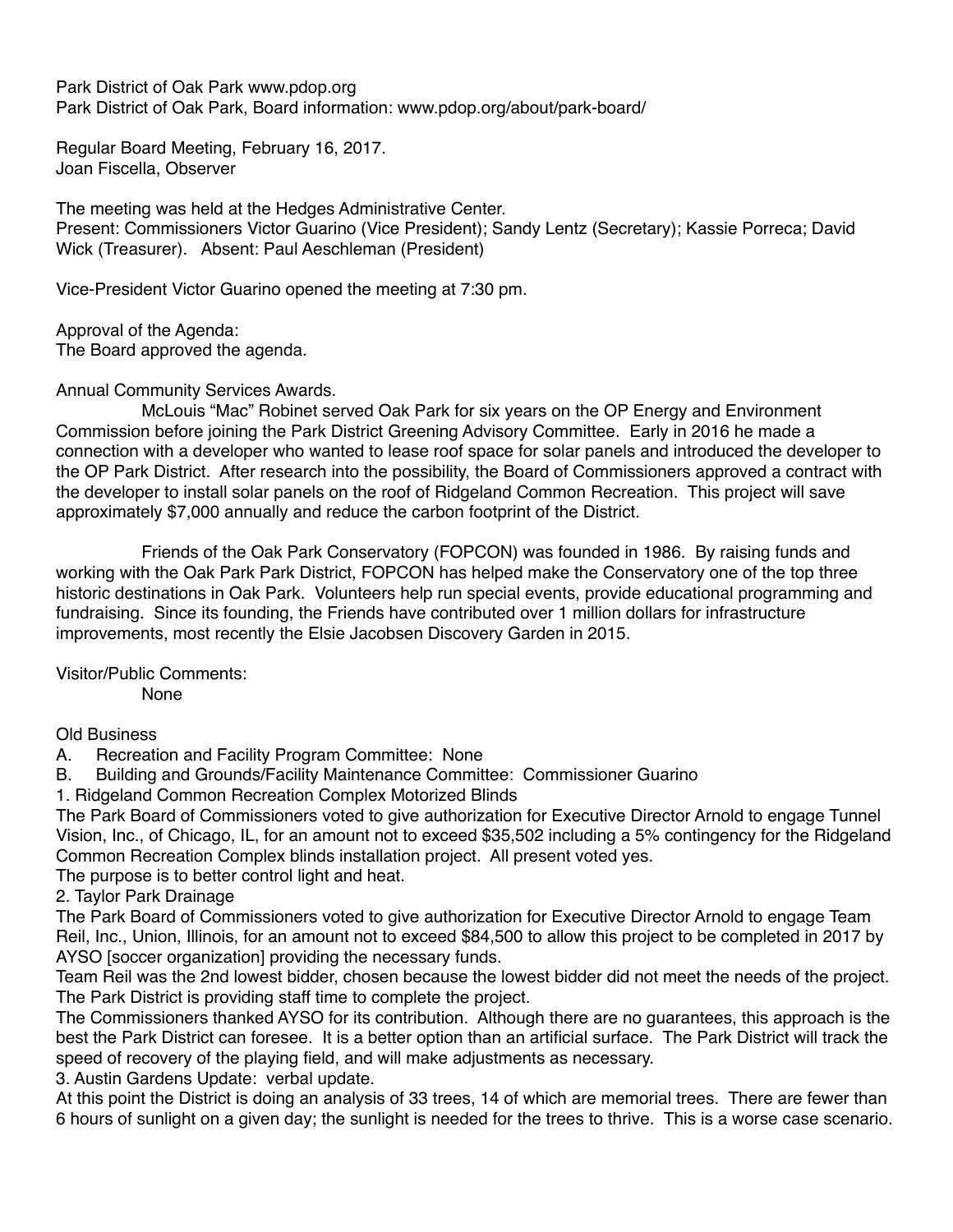Research is still being done on the trees, as the District tries to get more data, including wind data. Since July 2016, Austin Gardens has lost 4 trees that were between 22-28 feet. The loss was due to wind, but they do not know whether or not the Vantage building was the cause or contributed to the loss. More studies will be done, for example, on the combination of wind, less sun, etc. What is the cumulative effect? What is the effect on park visitors' experience of the park? More information will be available at the March 2 Committee of the Whole meeting. The staff was thanked for the extensive time it is giving to the analysis.

## C. Administration and Finance Committee: Commissioner Wick

Historic Properties Facility Assessment

The Park Board of Commissioners approved the contract with Rocco Castellano Design Studio Inc., of Chicago, IL for an amount not to exceed \$27,285.

The assessment concerns capital planning for Cheney Mansion, Pleasant Home, and the Conservatory. The Company is charged with compiling information on the conditions for each building in terms of its "envelope", roofing and flashing, electrical, plumbing and mechanical systems, and interior finishes, with a priority rating for each building. All present voted yes.

## New Business –

1. Annual Recreation Department Report

Members of the staff reported. The annual reports began in 2005.

Revenue went up to \$1 million, a 21% increase. Activities included doing a survey; they were able to buy equipment at lower prices; there was a 2% increase in use.

Sports included fewer programs but brought in an increase in money. Hiring specialized instructors led to improvement. 2017 is showing an increase of 25% as of February.

Teen activities are showing steady numbers; camps remain active. There is an increase in drop-ins (typical of teen behavior); more middle school students are participating. Marketing has changed for teens.

Fine arts program has shown some increase in participation, especially in the dance programs. There is a new dance instructor who has accounted for some of the increase. There was growth in the 2016 summer circus camps. A greater number of adults participated in ceramics classes.

Early childhood activities have shown an increase in enrollment, perhaps due to consistency of instructors. Nature and environment activities are being incorporated into childhood exploration; adventure camps did well.

Growth was also seen in community programs for adults, the Frank Lloyd Wright runners.

The staff are preparing for the "next big thing." What will people be interested in next, what training does the staff need? Understanding the life cycles of programs is important for long range planning. Because of the growth in programs, the staff is running out of space for programs.

## 2. Annual Revenue Facilities Report

These facilities seem to be doing well. In 2013, the ice rink began to be available year around, and it seems to be working. A greater number of new staff has been hired at Ridgeland Common. Gymnastics remain active, as are pool users. More pass-holders are using pools.

Rehm Park is putting up shades for rentals. Swim lessons continue well. Concessions remain a challenge for outdoor events, and the staff is modifying the offerings.

Users still show interest in figure skating and ice hockey for the ice rinks. There is still interest for adult skating.

The gymnastics programs have offered fewer classes, but the usage is still up. Birthday parties are still successful; only one was not filled.

Two hundred kids are on recreation wait lists.